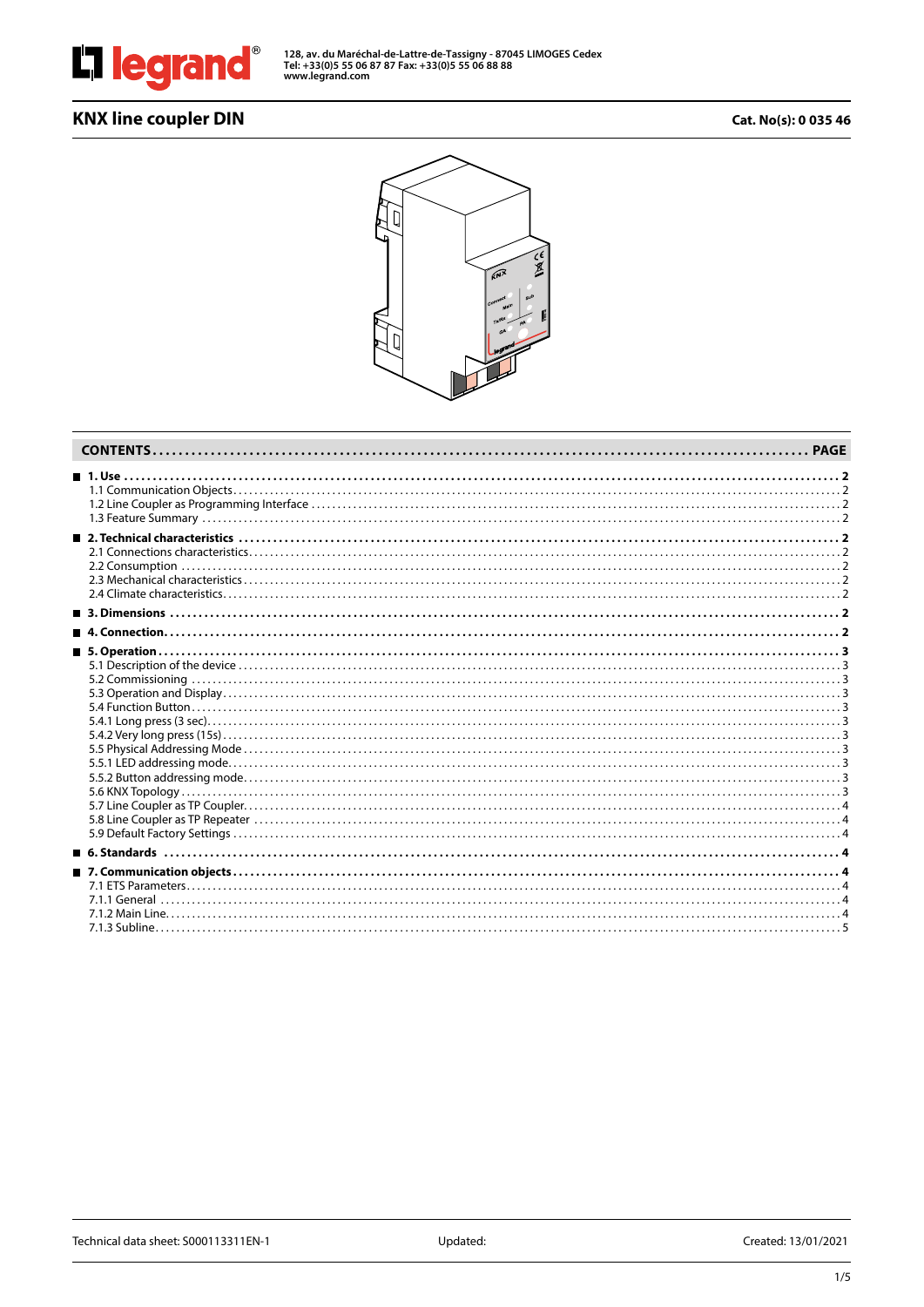# <span id="page-1-0"></span> **1. USE**

The KNX TP Line Coupler provides a bi-directional data connection between two KNX TP lines or areas and works as a KNX line/area coupler in the KNX network. KNX TP main line and KNX TP subline are coupled having a galvanic isolation in between. Extended frames and long telegrams with up to 240 bytes APDU length are supported.

Using the TP Coupler application, Line Coupler can be used as KNX TP line coupler to connect different TP lines, but also as a KNX TP area coupler to connect different TP areas or installation systems via a TP Backbone. Telegram filtering is accomplished according to the installation place in the hierarchy (Physical[ly addressed] Telegrams) and according to the built in filter tables for group communication (Group [oriented] Telegrams). For detailed diagnosis, all operational modes/ states are shown by a duo-LED display. Programming on main line from the subline can be suppressed. Number of repetitions on both KNX TP lines can be reduced.

Using the TP Repeater application, Line Coupler is able to extend a KNX TP line providing unfiltered data transfer and galvanic isolation between segments. Up to four line segments can form a single KNX TP line by connecting three Line Coupler line repeaters. Each line segment requires its own KNX power supply unit.

To ease commissioning and troubleshooting, special routing/repetition/ confirmation ETS settings and a configurable Manual Function for shorttime telegram filter switch-off are available. E.g. "transmit all group telegrams" can be activated by a single button press. After the set time period, Line Coupler switches back to normal operation automatically. Another feature to increase the data throughput is the ability to send IACKs on own telegrams.

### **1.1 Communication Objects**

Line Coupler has no KNX communication objects.

### **1.2 Line Coupler as Programming Interface**

Line Coupler can be used together with the ETS as a programming interface. The device provides an additional physical address for this purpose which can be used for a line coupling or repeating.

### **1.3 Feature Summary**

- Line Coupler supports extended frames and long telegrams up to 240 bytes APDU length. (With all MEC couplers and UIM interfaces long messages e.g. for energy metering applications and visualization purposes can be processed.)
- IACK sending on sent out messages is ETS configurable.
- When there is no IACK response on the subline, Line Coupler is able to repeat messages up to three times. Repetitions can be configured for both Physical Telegrams and Group Telegrams via ETS (to ease troubleshooting). E.g. after an IACK response no repetition is following and the negative IACK/BUSY failure mechanism is maintained.
- For an ETS configurable time period, it is possible to switch off telegram filtering by only pressing a button on the device front panel. Without additional ETS download filtering is suspended. This is necessary for running fast diagnostics on site.
- Suspending telegram filtering eases commissioning and debugging. When filtering is suspended, temporary access to other lines becomes possible.
- Automatic function for switching back to run-time telegram filtering after configurable suspension period (see Manual Mode). This avoids forgetting the reactivation of filtering.
- In networks with high busload the internal amount of communication buffers are capable of smoothing peeks in the communication load course.
- Line Coupler's ETS database entries are available for ETS4 and later.

# **2. TECHNICAL CHARACTERISTICS**

■ 2.1 Connections characteristics

• KNX Main Line BUS connection terminal • KNX Line BUS connection terminal

•

### ■ 2.2 Consumption

- BUS: DC 21…30V SELV
- Current consumption: < 10 mA •

#### **2.3 Mechanical characteristics**

- IP 20
- Safety class III
- Number of modules: 2
- Weight: 62 g •

#### **2.4 Climate characteristics**

- Operating temperature: -5°C to +45°C
- Storage temperature: -20°C to +60°C

### **3. DIMENSIONS**



### **4. CONNECTION**



Technical data sheet: S000113311EN-1 Updated: Updated: Created: 13/01/2021 | eqrand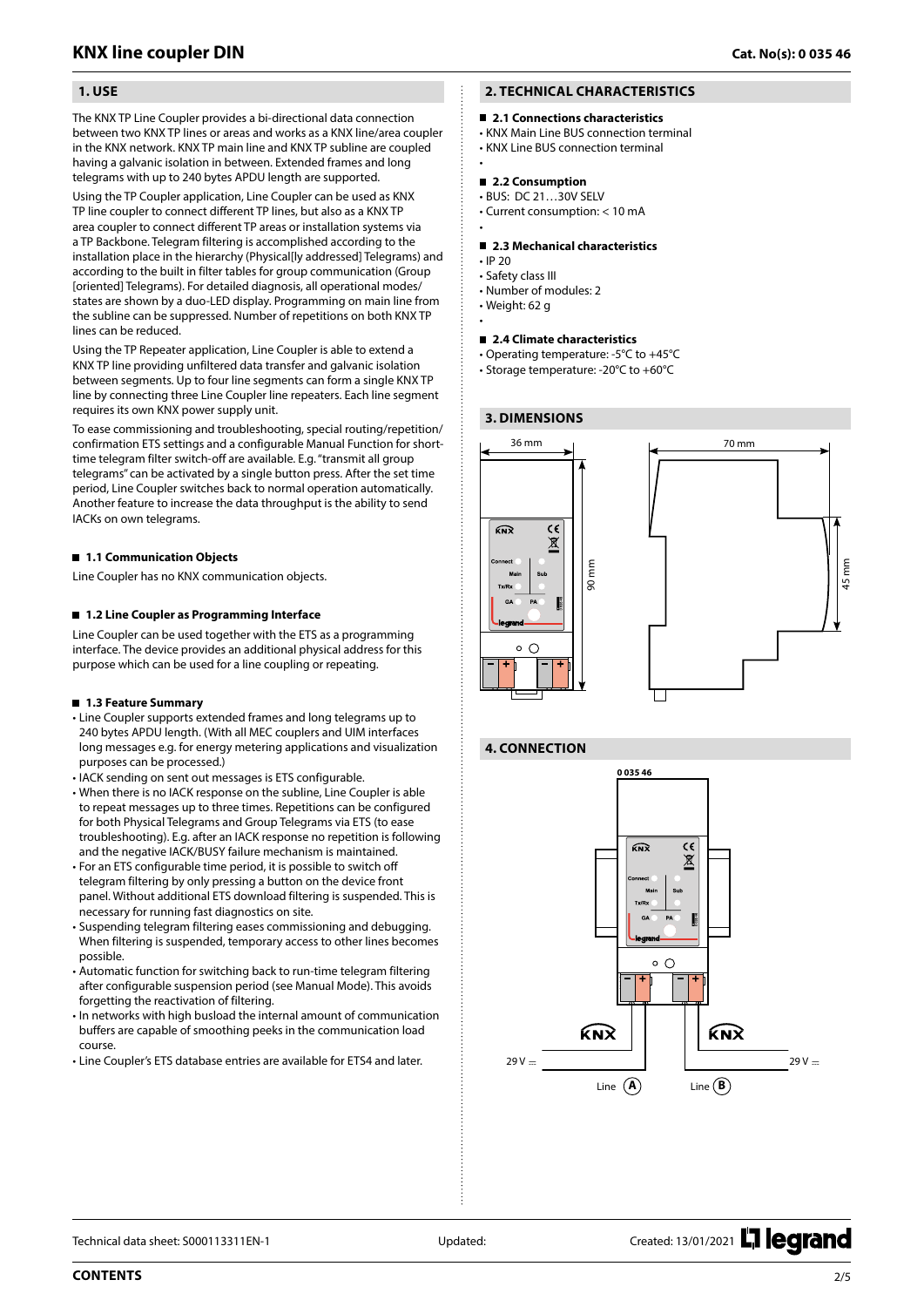# <span id="page-2-0"></span> **5. OPERATION**

**5.1 Description of the device**



#### **5.2 Commissioning**

Please note for commissioning with default settings:

- All telegrams are blocked because the filter table is not defined
- The Manual Function switch-off time is 120 min
- Physical address is 15.15.0



Please read carefully before first use:

- After connection to the KNX bus system, the device works with its default settings
- Warning: Do not connect to 230 V. The device is supplied by the KNX bus and does not require any additional external power supply
- The device may only be installed and put into operation by qualified electrician or authorized personnel
- For planning and construction of electric installations the appropriate specifications, guidelines and regulations in force of the respective country have to be complied
- For mounting use an appropriate equipment according to IEC60715
- Installation on a 35 mm DIN rail (TH35)
- Connect the KNX bus line as for common KNX bus connections with a KNX bus cable, to be stripped and plugged into a KNX TP connector
- Do not damage electrical insulations during connecting
- Installation only in dry locations
- Accessibility of the device for operation and visual inspection must be provided
- For changing the configuration use the ETS
- The housing must not be opened
- Protect the device from moisture, dirt and damage
- The device needs no maintenance
- If necessary, the device can be cleaned with a dry cloth
- In the case of damage (at storage, transport) no repairs may be carried out by unauthorized personnel

# **5. OPERATION (continued)**

### **5.3 Operation and Display**

| Indicator                  | Green                         | <b>Blinked</b><br>Green               | Orange                       | <b>Red</b>       | <b>Blinked Red</b>                        | Off                                   |
|----------------------------|-------------------------------|---------------------------------------|------------------------------|------------------|-------------------------------------------|---------------------------------------|
| $Connect -$<br>Main        | <b>KNX</b><br>Main<br>line OK |                                       | Manual<br>Function<br>Active |                  |                                           | No KNX<br>Main Line<br>connection     |
| Connect-<br>Sub            | <b>KNX Sub</b><br>line OK     |                                       |                              |                  |                                           | No KNX<br>Sub Line<br>connection      |
| $Tx/Rx - Main$             | ä,                            | Traffic on<br><b>KNX Main</b><br>line |                              |                  | Transmission<br>Error on KNX<br>Main line | No traffic on<br><b>KNX Main line</b> |
| $Tx/Rx - Sub$              | $\overline{\phantom{0}}$      | Traffic on<br><b>KNX Sub</b><br>line  |                              |                  | Transmission<br>Error on KNX<br>Sub line  | No traffic on<br><b>KNX Sub line</b>  |
| Group<br><b>Address</b>    | Filter                        | $\overline{a}$                        | Route all                    | <b>Block all</b> |                                           | No route                              |
| Physical<br><b>Address</b> | Filter                        |                                       | Router all                   | <b>Block all</b> |                                           | No route                              |
| Programming<br>LED         |                               |                                       |                              | Prg. mode        |                                           | Programming<br>mode de-active         |

# **5.4 Function Button**

- **5.4.1 Long press (3 sec)**
- Switch to manual override.
- Default function is set with LAN line and (KNX) line parameter
- Manual override functionality is configured in "General parameters".
- 

#### **Note:**

The latest downloaded settings (parameters) and filter table are still available after switching back from "Manual operation" to "Normal operation". 

#### **5.4.2 Very long press (15s)**

- LEDs: LEDs are on red
- Press and release button after 15 sec and press again for 3 sec: resets all the parameter to factory default (incl. physical address).

#### **5.5 Physical Addressing Mode**

- **5.5.1 LED addressing mode**
- Off: normal operating mode
- On: addressing mode

After receiving the physical address, the Line Coupler automatically returns from addressing mode to the normal operating mode.

#### **5.5.2 Button addressing mode**

Button for switching between normal operating mode and addressing mode for assigning the physical address.

### **5.6 KNX Topology**

Via a line/area coupler up to 15 lines can be connected to a main line called an area. It is possible to have up to 64 bus devices on one line. With use of line repeaters, a line can theoretically be extended to 255 bus devices. This means up to four line segments form a single KNX TP line. But it is common practice on exceeding 64 bus devices to insert a new line instead of extending the originating one.

The free tree structure of the KNX topology prevents problems caused by circling telegrams and heavy bus load. To maintain this condition, interconnection between lines or line segments is strictly forbidden.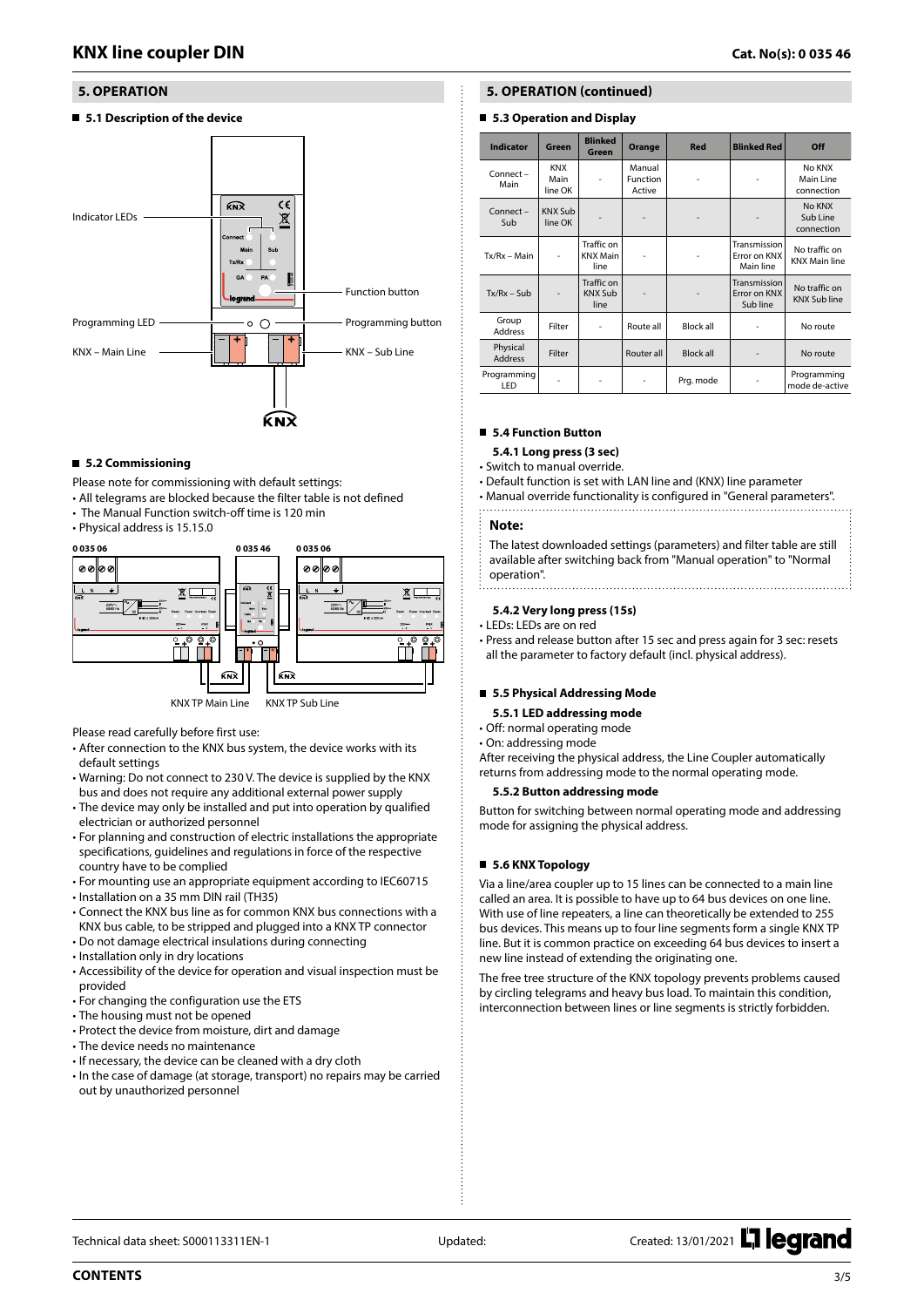# <span id="page-3-0"></span> **5. OPERATION (continued)**

### **5.7 Line Coupler as TP Coupler**

When Line Coupler receives telegrams (for example during commissioning) that use Physical Addresses as destination addresses, it compares the Physical Addresses of the receiver with its own physical address and decides on that whether it has to route the telegrams or not.

When Line Coupler receives telegrams that use group addresses as destination addresses, it reacts in accordance with the parameter settings. During normal operation (with Group Telegram routing set to filter), Line Coupler only routes telegrams whose group addresses are entered in its filter table.

If a telegram is routed by Line Coupler without receiving the corresponding acknowledgement, i.e. due to a missing receiver or to a transmission error, the telegram will be repeated up to three times (depending on the ETS setting). With the parameters "Repetitions if errors...", this function can be configured separately for each line and both kinds of telegrams. It is recommended to use the default parameter setting.

If not already configured as "Line Coupler", the ETS application program "TP Coupler" has to be downloaded to the device. Under the Information tab the configuration setting can be changed by the drop-down menu "Change Application Program". After changing the configuration setting the filter table entries can be added manually. Updating the application program version can also be done here.

#### **5.8 Line Coupler as TP Repeater**

Any received telegram is routed to all lines irrespective of in which line it is processed. Line repeaters make no use of a filter table. It is therefore not important whether the telegram is generated within a line or whether it is sent from an upper line to a lower line via a coupler.

If a telegram is routed by Line Coupler without receiving the corresponding acknowledgement, i.e. due to a missing receiver or to a transmission error, the telegram will be repeated up to three times (depending on the ETS setting). With the parameters "Repetitions if errors...", this function can be configured separately for each line and both kinds of telegrams. It is recommended to use the default parameter setting.

If not already configured as Line/Area/BB Repeater, the ETS application program "TP repeater" has to be downloaded to the device. Under the Information tab the configuration setting can be changed by the drop-down menu "Change Application Program". After changing the configuration setting the filter table entries can be added manually. Updating the application program version can also be done here.

#### **5.9 Default Factory Settings**

| <b>Marking/Design</b>                       | <b>Line Coupler</b>            |
|---------------------------------------------|--------------------------------|
| Physical address                            | 15.15.0                        |
| <b>Main Line</b>                            |                                |
| Group telegrams 0-13                        | Filter (filter table is empty) |
| Group telegrams 14-31                       | route all                      |
| Physical telegrams                          | filter                         |
| Physical: Repetition if errors on main line | up to 3 repetitions            |
| Group: Repetition if errors on main line    | up to 3 repetitions            |
| Telegram confirmations on main line         | if routed                      |
| Send confirmation on own telegrams          | no                             |
| Subline                                     |                                |
| Group telegrams 0-13                        | Filter (filter table is empty) |
| Group telegrams 14-31                       | route all                      |
| Physical telegrams                          | filter                         |
| Physical: Repetition if errors on subline   | up to 3 repetitions            |
| Group: Repetition if errors on subline      | up to 3 repetitions            |
| Telegram confirmations on subline           | if routed                      |
| Send confirmation on own telegrams          | no                             |
| Configuration from subline                  | allow                          |

# **6. STANDARDS**

- Type of protection: EN 60 529
- Safety class III: IEC 61140
- Overvoltage class III: IEC 60664
- Degree of Pollution: IEC 60664
- Installation: EN 60 715 TH 35-75

• CE: in accordance with the EMC guideline and low voltage directives

### **7. COMMUNICATION OBJECTS**

### **7.1 ETS Parameters**

#### **7.1.1 General**

| <b>ETS-Text</b>                        | Range<br>[Default value]                                                                                                | Comment                                                                                   |  |
|----------------------------------------|-------------------------------------------------------------------------------------------------------------------------|-------------------------------------------------------------------------------------------|--|
| Manual Function                        | disabled<br>pass all telegrams<br>pass all Physical<br>telegrams<br>pass all Group<br>telegrams<br>[pass all telegrams] | Configuration setting for telegram<br>routing when the Manual Function<br>is active.      |  |
| Switch-off time for Manual<br>Function | 10 min. 1 hour.<br>4 hours, 8 hours<br>[1 hour]                                                                         | After expiry of this time period the<br>Manual Function is switched off<br>automatically. |  |

*Table 1: Parameter General*

#### **7.1.2 Main Line**

For Group Telegrams and Physical Telegrams the setting "transmit all" is intended only for testing purposes. Please do not use for normal operation. 

#### **Note:**

If the parameter "Send confirmation on own telegrams" is set to "yes", the Line Coupler systematically sends an ACK on any own routed telegram. Since the repeater does not use a filter table, it is useful to have an ACK sent along with routed telegrams.

| <b>ETS-Text</b>                                             | Range<br>[Default value]                                                    | Comment                                                                                                                                                                   |
|-------------------------------------------------------------|-----------------------------------------------------------------------------|---------------------------------------------------------------------------------------------------------------------------------------------------------------------------|
| Telegram routing                                            | Group and Physical:<br>route<br>configure<br>[Group and Physical:<br>routel | route: all telegrams are routed<br>configure: the following parameters<br>must be set manually.                                                                           |
| Physical telegrams                                          | transmit all<br>block<br><b>Itransmit all1</b>                              | Physical telegrams are all routed.<br>Physical telegrams are all blocked.                                                                                                 |
| Physical telegrams:<br>Repetition<br>if errors on main line | no<br>up to 3 repetitions<br>only one repetition<br>[only one repetition]   | After main line transmission error<br>(e.g. due to missing receiver)<br>Physical telegrams<br>· are not repeated.<br>· are repeated max. 3 times.<br>· are repeated once. |
| Group telegrams:<br>Repetition<br>if errors on main line    | no<br>up to 3 repetitions<br>only one repetition<br>[only one repetition]   | After main line transmission error<br>(e.g. due to missing receiver) Group<br>telegrams<br>· are not repeated.<br>• are repeated max. 3 times.<br>• are repeated once.    |
| Telegram confirmation on<br>main line                       | If routed always<br>[always]                                                | • Routed telegrams to the subline<br>are confirmed by an ACK on the<br>main line<br>• Each telegram on the mainline is<br>confirmed by an ACK.                            |
| Send confirmation on own<br>telegrams                       | yes<br>no<br>[yes]                                                          | • Telegrams sent out to the mainline<br>are confirmed by added ACK.<br>• No ACK confirmation.                                                                             |

*Table 2: Main Line Tab Parameter Settings*